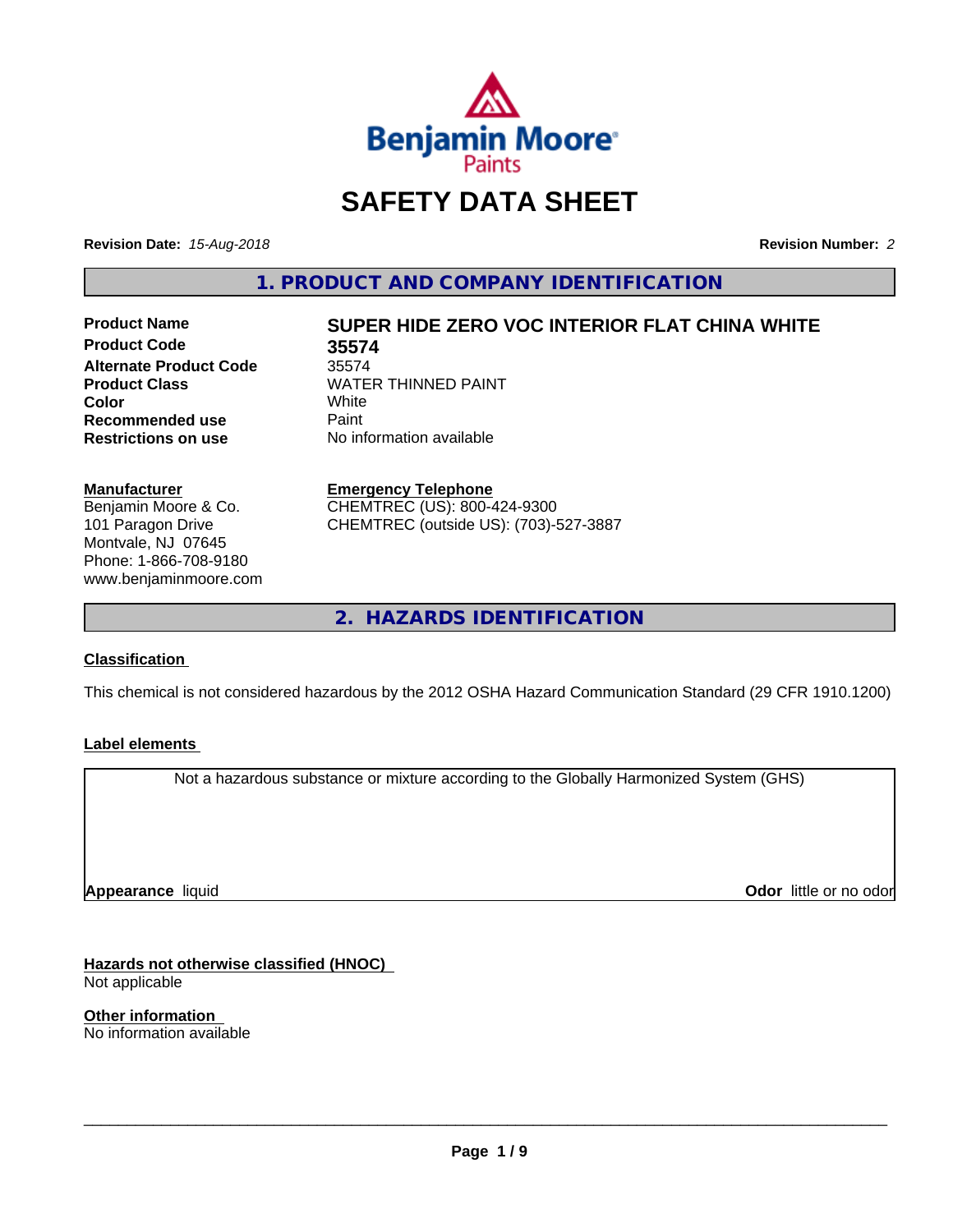### **3. COMPOSITION INFORMATION ON COMPONENTS**

\_\_\_\_\_\_\_\_\_\_\_\_\_\_\_\_\_\_\_\_\_\_\_\_\_\_\_\_\_\_\_\_\_\_\_\_\_\_\_\_\_\_\_\_\_\_\_\_\_\_\_\_\_\_\_\_\_\_\_\_\_\_\_\_\_\_\_\_\_\_\_\_\_\_\_\_\_\_\_\_\_\_\_\_\_\_\_\_\_\_\_\_\_

| <b>Chemical name</b> | <b>CAS No.</b> | Weight-% |
|----------------------|----------------|----------|
| Limestone            | 1317-65-3      | ~~<br>∠∪ |
| Titanium dioxide     | 13463-67-7     |          |
| Diatomaceous earth   | 61790-53-2     |          |

|                                                  | 4. FIRST AID MEASURES                                                                                    |
|--------------------------------------------------|----------------------------------------------------------------------------------------------------------|
| <b>General Advice</b>                            | No hazards which require special first aid measures.                                                     |
| <b>Eye Contact</b>                               | Rinse thoroughly with plenty of water for at least 15 minutes and consult a<br>physician.                |
| <b>Skin Contact</b>                              | Wash off immediately with soap and plenty of water while removing all<br>contaminated clothes and shoes. |
| <b>Inhalation</b>                                | Move to fresh air. If symptoms persist, call a physician.                                                |
| Ingestion                                        | Clean mouth with water and afterwards drink plenty of water. Consult a physician<br>if necessary.        |
| <b>Most Important</b><br><b>Symptoms/Effects</b> | None known.                                                                                              |
| <b>Notes To Physician</b>                        | Treat symptomatically.                                                                                   |

**5. FIRE-FIGHTING MEASURES**

| <b>Suitable Extinguishing Media</b>                                              | Use extinguishing measures that are appropriate to local<br>circumstances and the surrounding environment.                                   |
|----------------------------------------------------------------------------------|----------------------------------------------------------------------------------------------------------------------------------------------|
| <b>Protective Equipment And Precautions For</b><br><b>Firefighters</b>           | As in any fire, wear self-contained breathing apparatus<br>pressure-demand, MSHA/NIOSH (approved or equivalent)<br>and full protective gear. |
| <b>Specific Hazards Arising From The Chemical</b>                                | Closed containers may rupture if exposed to fire or<br>extreme heat.                                                                         |
| <b>Sensitivity To Mechanical Impact</b>                                          | No.                                                                                                                                          |
| <b>Sensitivity To Static Discharge</b>                                           | No.                                                                                                                                          |
| <b>Flash Point Data</b><br>Flash Point (°F)<br>Flash Point (°C)<br><b>Method</b> | Not applicable<br>Not applicable<br>Not applicable                                                                                           |
| <b>Flammability Limits In Air</b>                                                |                                                                                                                                              |
| Lower flammability limit:                                                        | Not applicable                                                                                                                               |
|                                                                                  |                                                                                                                                              |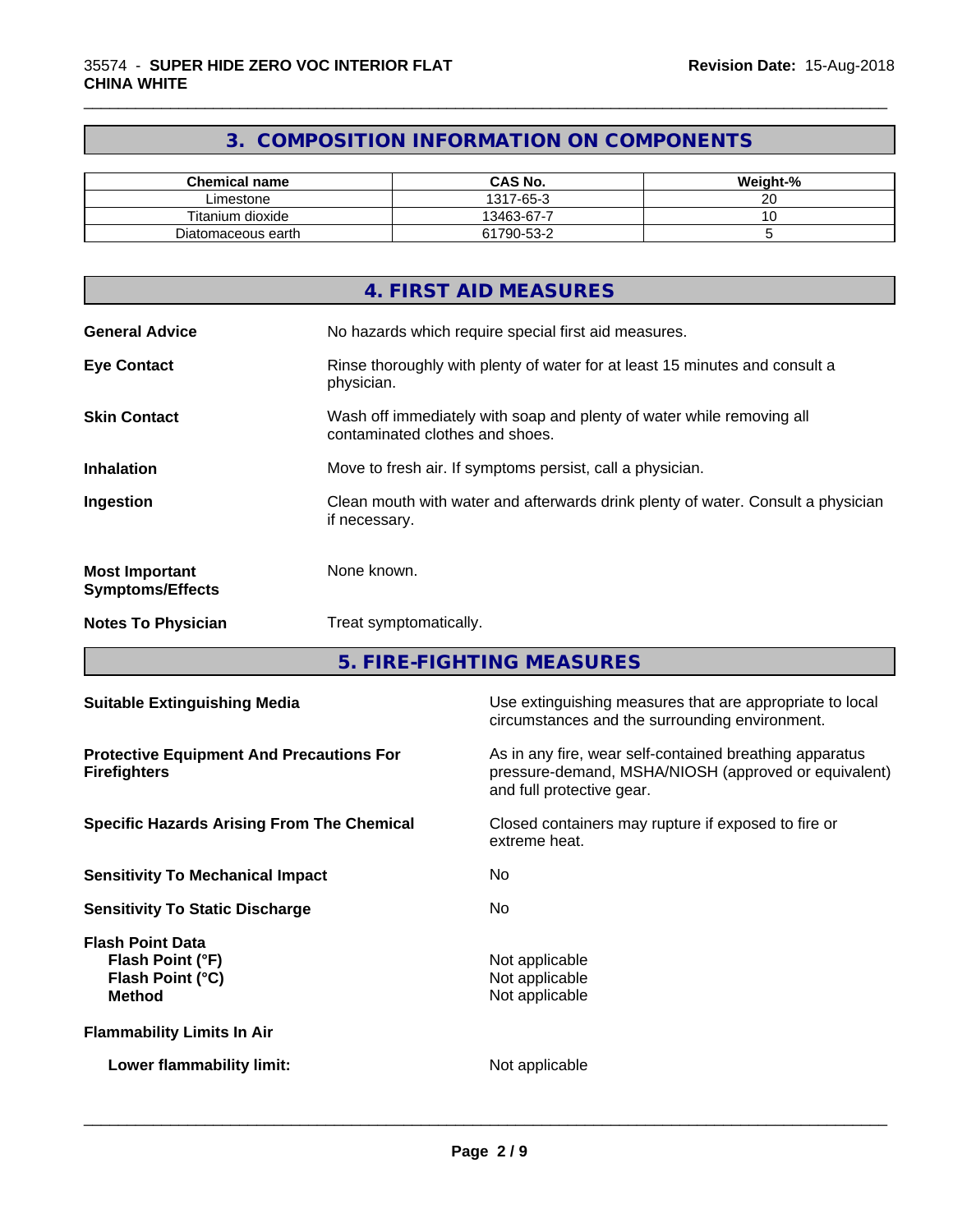#### **Upper flammability limit:** Not applicable

\_\_\_\_\_\_\_\_\_\_\_\_\_\_\_\_\_\_\_\_\_\_\_\_\_\_\_\_\_\_\_\_\_\_\_\_\_\_\_\_\_\_\_\_\_\_\_\_\_\_\_\_\_\_\_\_\_\_\_\_\_\_\_\_\_\_\_\_\_\_\_\_\_\_\_\_\_\_\_\_\_\_\_\_\_\_\_\_\_\_\_\_\_

| <u>NFPA</u>         | Health: | <b>Flammability: 0</b> | <b>Instability: 0</b> | <b>Special: Not Applicable</b> |  |
|---------------------|---------|------------------------|-----------------------|--------------------------------|--|
| <b>NIEDA LANAMA</b> |         |                        |                       |                                |  |

#### **NFPA Legend**

- 0 Not Hazardous
- 1 Slightly
- 2 Moderate
- 3 High
- 4 Severe

*The ratings assigned are only suggested ratings, the contractor/employer has ultimate responsibilities for NFPA ratings where this system is used.*

*Additional information regarding the NFPA rating system is available from the National Fire Protection Agency (NFPA) at www.nfpa.org.*

#### **6. ACCIDENTAL RELEASE MEASURES**

| <b>Personal Precautions</b>                                                                                                            | Avoid contact with skin, eyes and clothing. Ensure adequate ventilation.                                                                                                         |  |  |
|----------------------------------------------------------------------------------------------------------------------------------------|----------------------------------------------------------------------------------------------------------------------------------------------------------------------------------|--|--|
| <b>Other Information</b>                                                                                                               | Prevent further leakage or spillage if safe to do so.                                                                                                                            |  |  |
| <b>Environmental precautions</b>                                                                                                       | See Section 12 for additional Ecological Information.                                                                                                                            |  |  |
| Soak up with inert absorbent material. Sweep up and shovel into suitable<br><b>Methods for Cleaning Up</b><br>containers for disposal. |                                                                                                                                                                                  |  |  |
|                                                                                                                                        | 7. HANDLING AND STORAGE                                                                                                                                                          |  |  |
| <b>Handling</b>                                                                                                                        | Avoid contact with skin, eyes and clothing. Avoid breathing vapors, spray mists or<br>sanding dust. In case of insufficient ventilation, wear suitable respiratory<br>equipment. |  |  |
| <b>Storage</b>                                                                                                                         | Keep container tightly closed. Keep out of the reach of children.                                                                                                                |  |  |

**Incompatible Materials** No information available

## **8. EXPOSURE CONTROLS/PERSONAL PROTECTION**

#### **Exposure Limits**

| Chemical name      | <b>ACGIH TLV</b>           | <b>OSHA PEL</b>            |
|--------------------|----------------------------|----------------------------|
| Limestone          | N/E                        | 15 mg/m <sup>3</sup> - TWA |
|                    |                            | $5 \text{ mg/m}^3$ - TWA   |
| Titanium dioxide   | 10 mg/m <sup>3</sup> - TWA | 15 mg/m $3$ - TWA          |
| Diatomaceous earth | N/E                        |                            |
|                    |                            | 20 mppcf - TWA             |

#### **Legend**

ACGIH - American Conference of Governmental Industrial Hygienists Exposure Limits OSHA - Occupational Safety & Health Administration Exposure Limits N/E - Not Established

**Engineering Measures** Ensure adequate ventilation, especially in confined areas.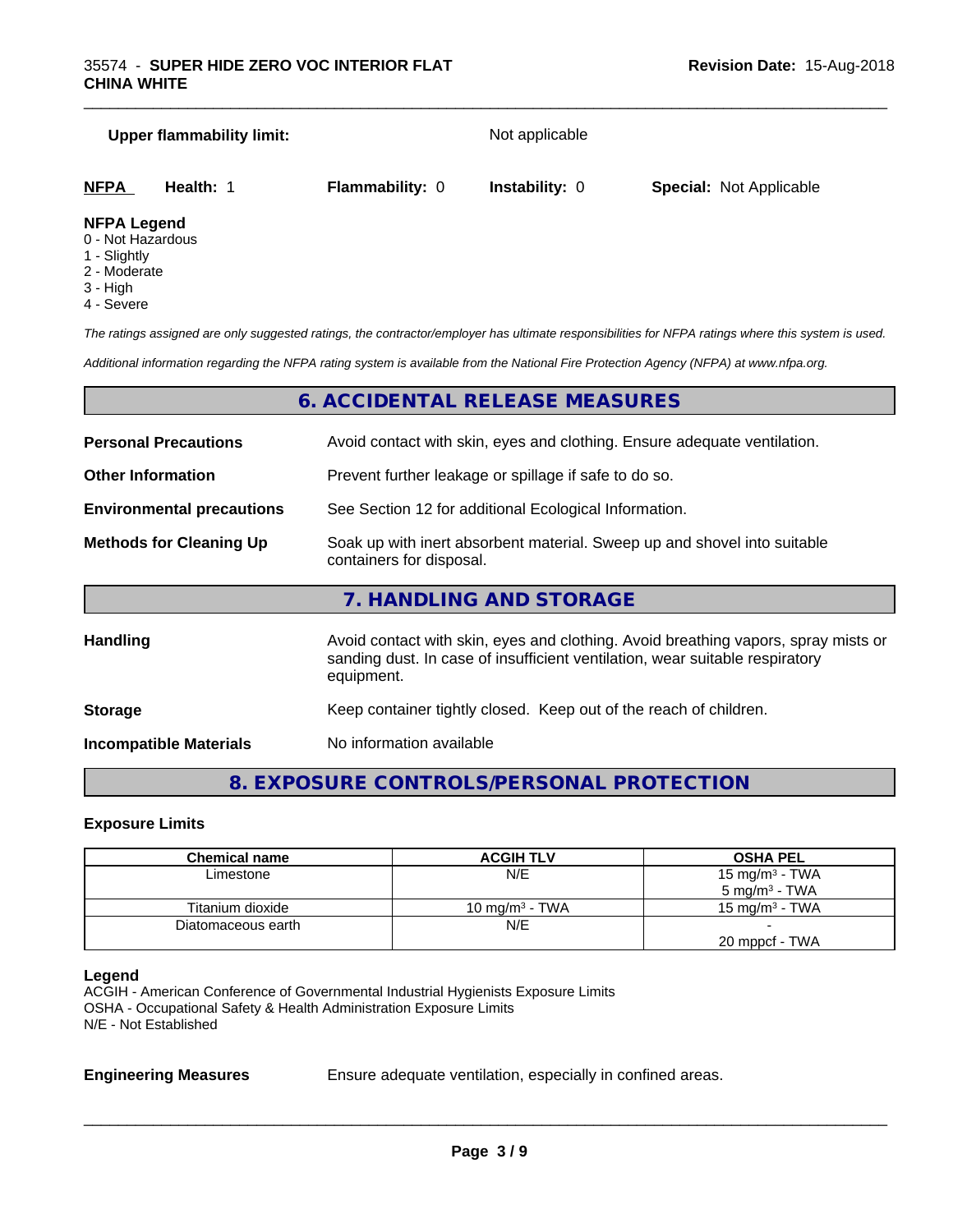| <b>Personal Protective Equipment</b> |                                                                                                                                     |
|--------------------------------------|-------------------------------------------------------------------------------------------------------------------------------------|
| <b>Eye/Face Protection</b>           | Safety glasses with side-shields.                                                                                                   |
| <b>Skin Protection</b>               | Protective gloves and impervious clothing.                                                                                          |
| <b>Respiratory Protection</b>        | In case of insufficient ventilation wear suitable respiratory equipment.                                                            |
| <b>Hygiene Measures</b>              | Avoid contact with skin, eyes and clothing. Remove and wash contaminated<br>clothing before re-use. Wash thoroughly after handling. |

#### **9. PHYSICAL AND CHEMICAL PROPERTIES**

**Appearance** liquid **Odor** little or no odor **Odor Threshold** No information available **Density (lbs/gal)** 11.05 - 11.15 **Specific Gravity** 1.32 - 1.34 **pH pH**  $\blacksquare$ **Viscosity (cps)** No information available<br> **Solubility(ies)** No information available<br>
No information available **Solubility(ies)**<br> **No** information available<br> **Water solubility**<br> **Water solubility Evaporation Rate No information available No information available Vapor pressure @20 °C (kPa)** No information available **Vapor density**<br> **Vapor density**<br> **With % Solids**<br>
With % Solids
2018 Wt. % Solids **Vol. % Solids** 25 - 35 **Wt. % Volatiles** 45 - 55 **Vol. % Volatiles** 65 - 75<br> **VOC Regulatory Limit (g/L)** 65 - 75 **VOC** Regulatory Limit (g/L) **Boiling Point (°F)** 212 **Boiling Point (°C)** 100 **Freezing Point (°F)** 32 **Freezing Point (°C)** 0 **Flash Point (°F)**<br> **Flash Point (°C)**<br> **Flash Point (°C)**<br> **C Flash Point (°C) Method** Not applicable Not applicable **Flammability (solid, gas)**<br> **Upper flammability limit:**<br>
Upper flammability limit:<br>  $\begin{array}{ccc}\n\bullet & \bullet & \bullet \\
\bullet & \bullet & \bullet\n\end{array}$ **Upper flammability limit: Lower flammability limit:** Not applicable **Autoignition Temperature (°F)** No information available **Autoignition Temperature (°C)** No information available **Decomposition Temperature (°F)** No information available<br> **Decomposition Temperature (°C)** No information available **Decomposition Temperature (°C)**<br>Partition coefficient

**No information available No information available** 

\_\_\_\_\_\_\_\_\_\_\_\_\_\_\_\_\_\_\_\_\_\_\_\_\_\_\_\_\_\_\_\_\_\_\_\_\_\_\_\_\_\_\_\_\_\_\_\_\_\_\_\_\_\_\_\_\_\_\_\_\_\_\_\_\_\_\_\_\_\_\_\_\_\_\_\_\_\_\_\_\_\_\_\_\_\_\_\_\_\_\_\_\_

#### **10. STABILITY AND REACTIVITY**

| Reactivity                 |  |  |
|----------------------------|--|--|
| Chemical Stability         |  |  |
| <b>Conditions to avoid</b> |  |  |

**Not Applicable** Stable under normal conditions.

**Prevent from freezing.**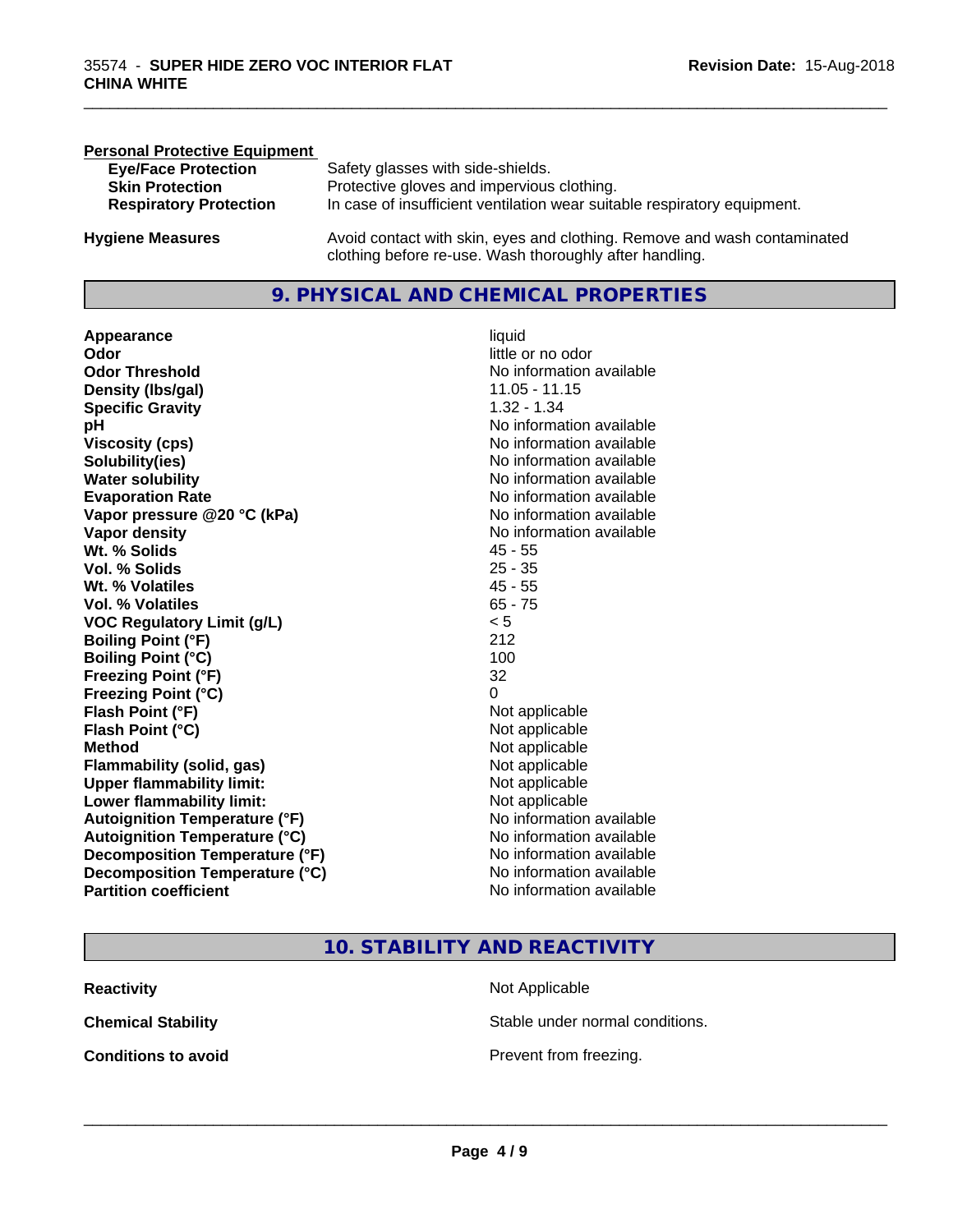| <b>Incompatible Materials</b>                                                |                                                                                 | No materials to be especially mentioned.                                                   |  |
|------------------------------------------------------------------------------|---------------------------------------------------------------------------------|--------------------------------------------------------------------------------------------|--|
| <b>Hazardous Decomposition Products</b>                                      |                                                                                 | None under normal use.                                                                     |  |
| <b>Possibility of hazardous reactions</b>                                    |                                                                                 | None under normal conditions of use.                                                       |  |
|                                                                              |                                                                                 | 11. TOXICOLOGICAL INFORMATION                                                              |  |
| <b>Product Information</b>                                                   |                                                                                 |                                                                                            |  |
| Information on likely routes of exposure                                     |                                                                                 |                                                                                            |  |
| <b>Principal Routes of Exposure</b>                                          | Eye contact, skin contact and inhalation.                                       |                                                                                            |  |
| <b>Acute Toxicity</b>                                                        |                                                                                 |                                                                                            |  |
| <b>Product Information</b>                                                   | No information available                                                        |                                                                                            |  |
| Symptoms related to the physical, chemical and toxicological characteristics |                                                                                 |                                                                                            |  |
| <b>Symptoms</b>                                                              | No information available                                                        |                                                                                            |  |
|                                                                              |                                                                                 | Delayed and immediate effects as well as chronic effects from short and long-term exposure |  |
| Eye contact                                                                  | May cause slight irritation.                                                    |                                                                                            |  |
| <b>Skin contact</b>                                                          | skin and cause irritation.                                                      | Substance may cause slight skin irritation. Prolonged or repeated contact may dry          |  |
| <b>Inhalation</b>                                                            | May cause irritation of respiratory tract.                                      |                                                                                            |  |
| Ingestion<br><b>Sensitization</b>                                            | Ingestion may cause gastrointestinal irritation, nausea, vomiting and diarrhea. |                                                                                            |  |
| <b>Neurological Effects</b>                                                  | No information available<br>No information available.                           |                                                                                            |  |
| <b>Mutagenic Effects</b>                                                     | No information available.                                                       |                                                                                            |  |
| <b>Reproductive Effects</b>                                                  | No information available.                                                       |                                                                                            |  |
| <b>Developmental Effects</b>                                                 | No information available.                                                       |                                                                                            |  |
| <b>Target organ effects</b>                                                  | No information available.                                                       |                                                                                            |  |
| <b>STOT - single exposure</b>                                                | No information available.                                                       |                                                                                            |  |
| <b>STOT - repeated exposure</b>                                              | No information available.                                                       |                                                                                            |  |
| <b>Other adverse effects</b>                                                 | No information available.                                                       |                                                                                            |  |
| <b>Aspiration Hazard</b>                                                     | No information available                                                        |                                                                                            |  |
| <b>Numerical measures of toxicity</b>                                        |                                                                                 |                                                                                            |  |
| The following values are calculated based on chapter 3.1 of the GHS document |                                                                                 |                                                                                            |  |
| <b>ATEmix (oral)</b>                                                         | 22508 mg/kg                                                                     |                                                                                            |  |
| <b>ATEmix (dermal)</b>                                                       | 141659                                                                          |                                                                                            |  |
|                                                                              |                                                                                 |                                                                                            |  |

#### **Component Information**

**Titanium dioxide** LD50 Oral: > 10000 mg/kg (Rat)

#### **Carcinogenicity**

*The information below indicateswhether each agency has listed any ingredient as a carcinogen:.*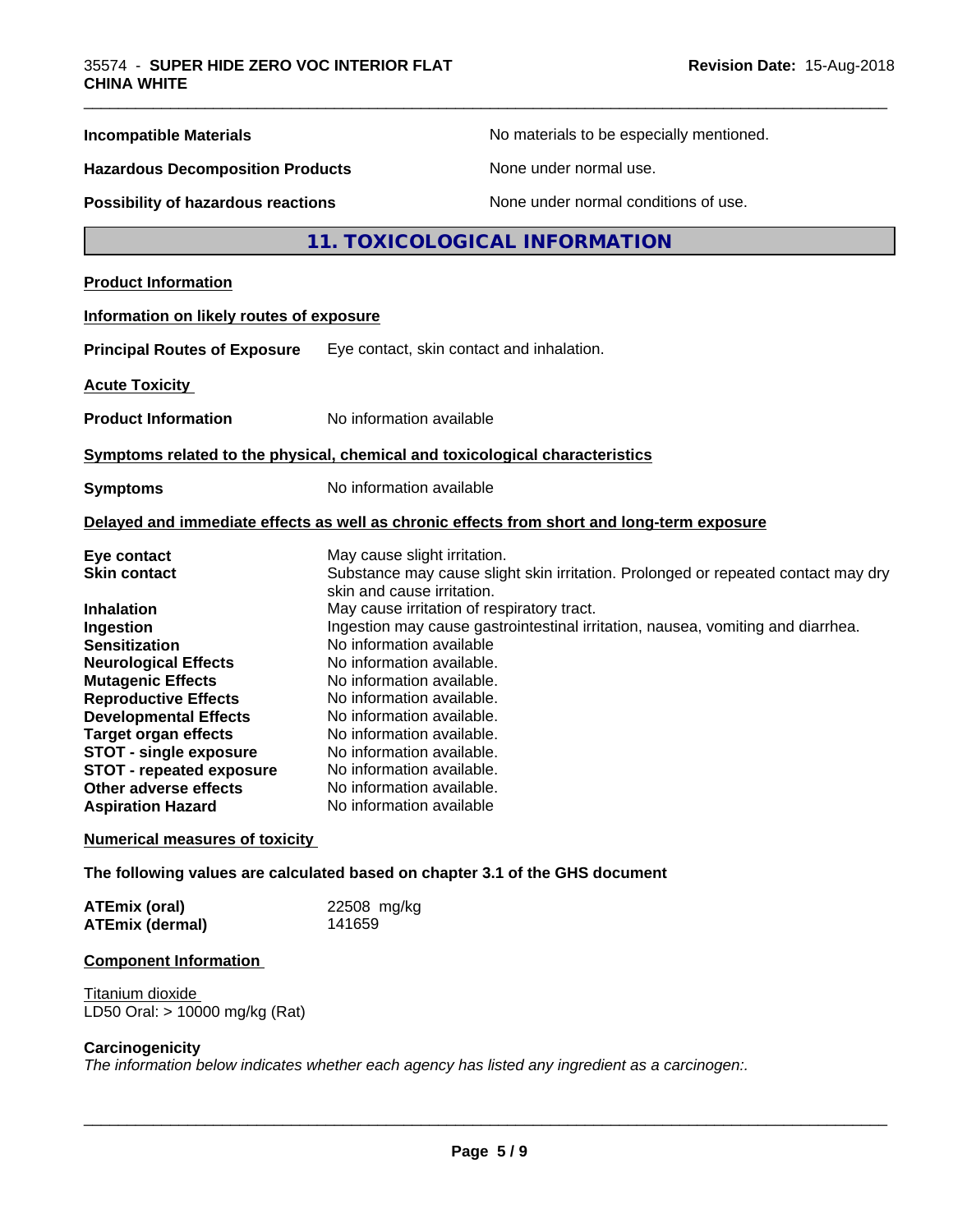#### 35574 - **SUPER HIDE ZERO VOC INTERIOR FLAT CHINA WHITE**

| <b>Chemical</b><br>name  | <b>IARC</b>                 | <b>NTP</b> | OSHA   |
|--------------------------|-----------------------------|------------|--------|
|                          | . .<br>2B<br>Possible Human |            | Listed |
| $-1$<br>⊺itanium dioxide | Carcinogen                  |            |        |

\_\_\_\_\_\_\_\_\_\_\_\_\_\_\_\_\_\_\_\_\_\_\_\_\_\_\_\_\_\_\_\_\_\_\_\_\_\_\_\_\_\_\_\_\_\_\_\_\_\_\_\_\_\_\_\_\_\_\_\_\_\_\_\_\_\_\_\_\_\_\_\_\_\_\_\_\_\_\_\_\_\_\_\_\_\_\_\_\_\_\_\_\_

• Although IARC has classified titanium dioxide as possibly carcinogenic to humans (2B), their summary concludes: "No significant exposure to titanium dioxide is thought to occur during the use of products in which titanium dioxide is bound to other materials, such as paint."

#### **Legend**

IARC - International Agency for Research on Cancer NTP - National Toxicity Program OSHA - Occupational Safety & Health Administration

**12. ECOLOGICAL INFORMATION**

#### **Ecotoxicity Effects**

The environmental impact of this product has not been fully investigated.

#### **Product Information**

## **Acute Toxicity to Fish**

No information available

#### **Acute Toxicity to Aquatic Invertebrates**

No information available

#### **Acute Toxicity to Aquatic Plants**

No information available

#### **Persistence / Degradability**

No information available.

#### **Bioaccumulation**

No information available.

#### **Mobility in Environmental Media**

No information available.

#### **Ozone**

No information available

#### **Component Information**

#### **Acute Toxicity to Fish**

Titanium dioxide  $LC50:$  > 1000 mg/L (Fathead Minnow - 96 hr.)

#### **Acute Toxicity to Aquatic Invertebrates**

No information available

#### **Acute Toxicity to Aquatic Plants**

No information available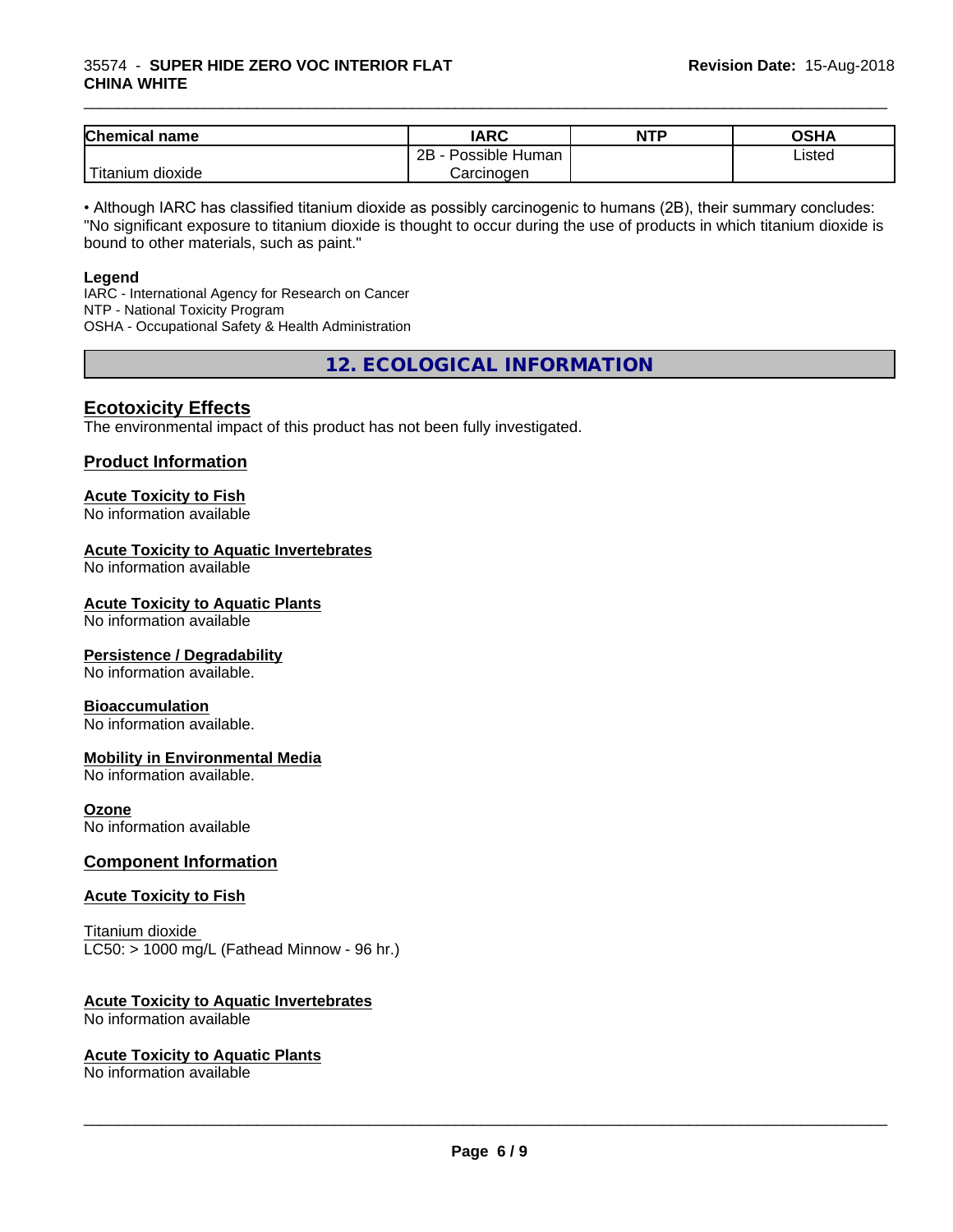|                              | 13. DISPOSAL CONSIDERATIONS                                                                                                                                                                                               |
|------------------------------|---------------------------------------------------------------------------------------------------------------------------------------------------------------------------------------------------------------------------|
| <b>Waste Disposal Method</b> | Dispose of in accordance with federal, state, and local regulations. Local<br>requirements may vary, consult your sanitation department or state-designated<br>environmental protection agency for more disposal options. |
|                              | 14. TRANSPORT INFORMATION                                                                                                                                                                                                 |
| <b>DOT</b>                   | Not regulated                                                                                                                                                                                                             |
| <b>ICAO / IATA</b>           | Not regulated                                                                                                                                                                                                             |
| <b>IMDG / IMO</b>            | Not regulated                                                                                                                                                                                                             |
|                              | <b>15. REGULATORY INFORMATION</b>                                                                                                                                                                                         |

\_\_\_\_\_\_\_\_\_\_\_\_\_\_\_\_\_\_\_\_\_\_\_\_\_\_\_\_\_\_\_\_\_\_\_\_\_\_\_\_\_\_\_\_\_\_\_\_\_\_\_\_\_\_\_\_\_\_\_\_\_\_\_\_\_\_\_\_\_\_\_\_\_\_\_\_\_\_\_\_\_\_\_\_\_\_\_\_\_\_\_\_\_

#### **International Inventories**

| <b>TSCA: United States</b> | Yes - All components are listed or exempt. |
|----------------------------|--------------------------------------------|
| <b>DSL: Canada</b>         | Yes - All components are listed or exempt. |

#### **Federal Regulations**

| SARA 311/312 hazardous categorization |    |  |
|---------------------------------------|----|--|
| Acute health hazard                   | Nο |  |
| Chronic Health Hazard                 | No |  |
| Fire hazard                           | No |  |
| Sudden release of pressure hazard     | No |  |
| Reactive Hazard                       | No |  |

#### **SARA 313**

Section 313 of Title III of the Superfund Amendments and Reauthorization Act of 1986 (SARA). This product contains a chemical or chemicals which are subject to the reporting requirements of the Act and Title 40 of the Code of Federal Regulations, Part 372:

*None*

#### **Clean Air Act,Section 112 Hazardous Air Pollutants (HAPs) (see 40 CFR 61)**

This product contains the following HAPs:

*None*

#### **US State Regulations**

#### **California Proposition 65**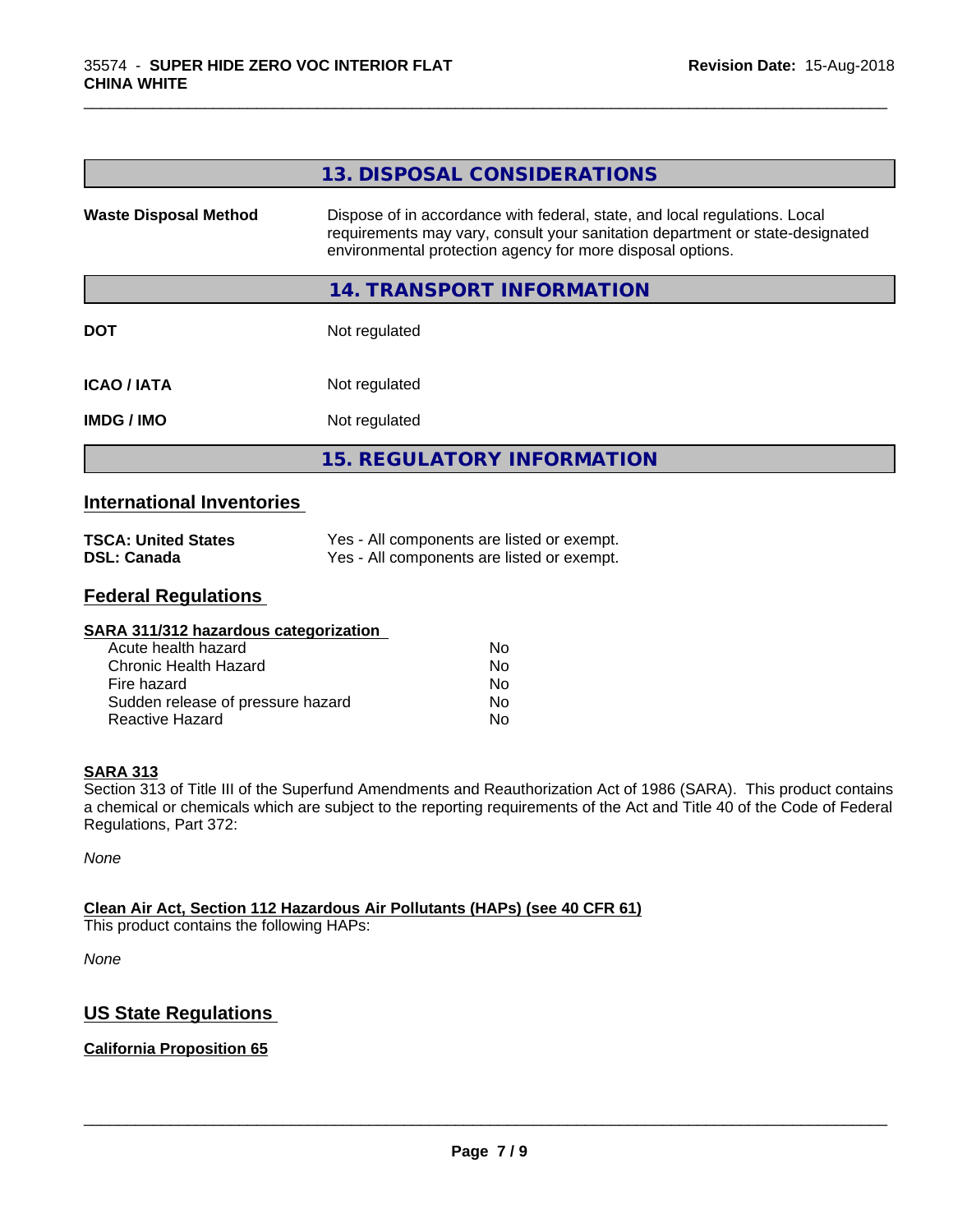## **A** WARNING: Cancer and Reproductive Harm– www.P65warnings.ca.gov

#### **State Right-to-Know**

| <b>Chemical name</b> | <b>Massachusetts</b> | <b>New Jersey</b> | Pennsylvania |
|----------------------|----------------------|-------------------|--------------|
| Limestone            |                      |                   |              |
| Titanium dioxide     |                      |                   |              |
| Diatomaceous earth   |                      |                   |              |

#### **Legend**

X - Listed

#### **16. OTHER INFORMATION**

**HMIS** - **Health:** 1 **Flammability:** 0 **Reactivity:** 0 **PPE:** -

#### **HMIS Legend**

- 0 Minimal Hazard
- 1 Slight Hazard
- 2 Moderate Hazard
- 3 Serious Hazard
- 4 Severe Hazard
- **Chronic Hazard**
- X Consult your supervisor or S.O.P. for "Special" handling instructions.

*Note: The PPE rating has intentionally been left blank. Choose appropriate PPE that will protect employees from the hazards the material will present under the actual normal conditions of use.*

*Caution: HMISÒ ratings are based on a 0-4 rating scale, with 0 representing minimal hazards or risks, and 4 representing significant hazards or risks. Although HMISÒ ratings are not required on MSDSs under 29 CFR 1910.1200, the preparer, has chosen to provide them. HMISÒ ratings are to be used only in conjunction with a fully implemented HMISÒ program by workers who have received appropriate HMISÒ training. HMISÒ is a registered trade and service mark of the NPCA. HMISÒ materials may be purchased exclusively from J. J. Keller (800) 327-6868.*

 **WARNING!** If you scrape, sand, or remove old paint, you may release lead dust. LEAD IS TOXIC. EXPOSURE TO LEAD DUST CAN CAUSE SERIOUS ILLNESS, SUCH AS BRAIN DAMAGE, ESPECIALLY IN CHILDREN. PREGNANT WOMEN SHOULD ALSO AVOID EXPOSURE.Wear a NIOSH approved respirator to control lead exposure. Clean up carefully with a HEPA vacuum and a wet mop. Before you start, find out how to protect yourself and your family by contacting the National Lead Information Hotline at 1-800-424-LEAD or log on to www.epa.gov/lead.

| <b>Prepared By</b>                               | <b>Product Stewardship Department</b><br>Benjamin Moore & Co.<br>101 Paragon Drive<br>Montvale, NJ 07645<br>800-225-5554 |  |
|--------------------------------------------------|--------------------------------------------------------------------------------------------------------------------------|--|
| <b>Revision Date:</b><br><b>Revision Summary</b> | 15-Aug-2018<br>Not available                                                                                             |  |

#### Disclaimer

The information contained herein is presented in good faith and believed to be accurate as of the effective date shown